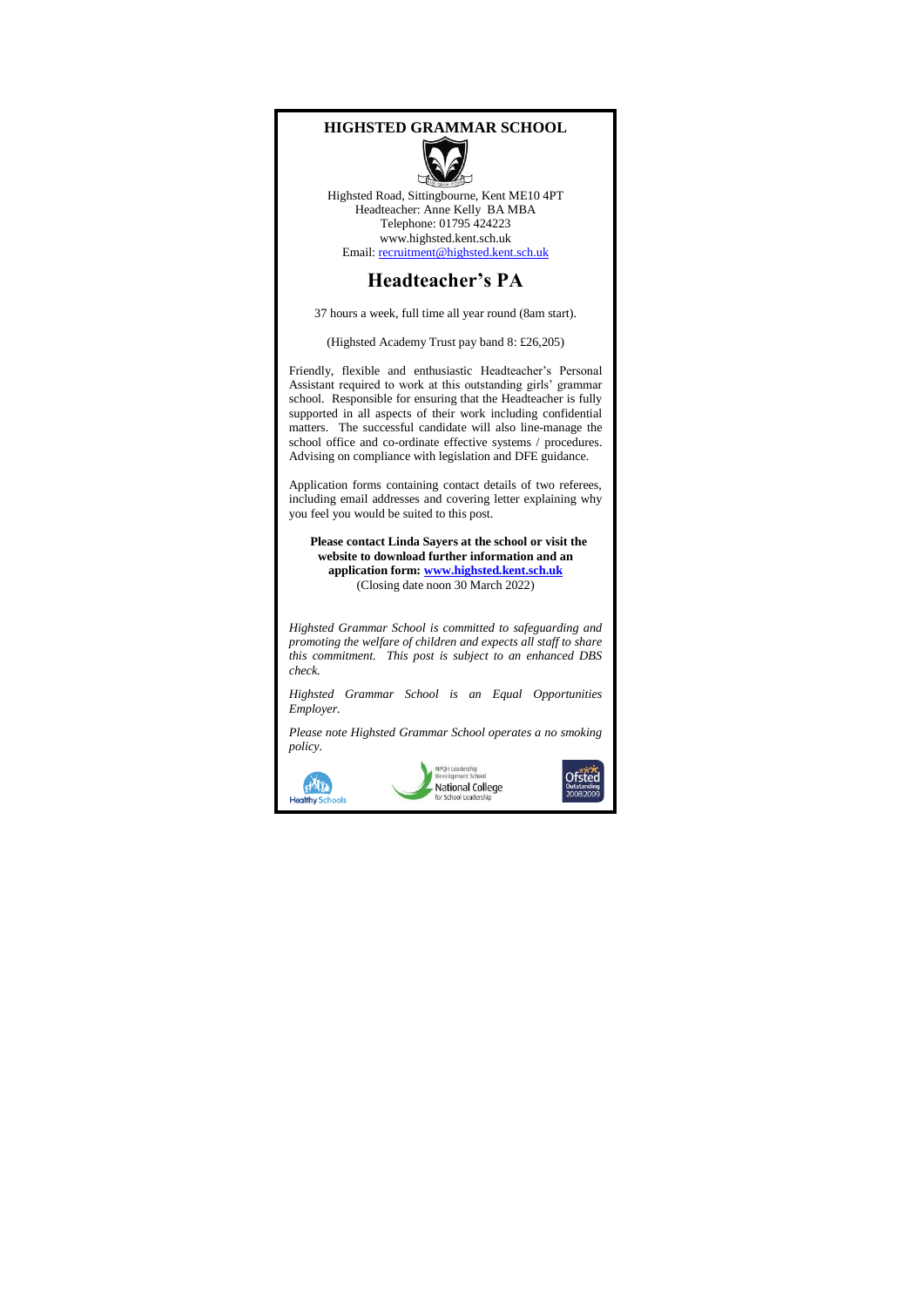

## **HIGHSTED GRAMMAR SCHOOL**

Highsted Road, Sittingbourne, Kent ME10 4PT Headteacher: Anne Kelly BA MBA Telephone: 01795 424223 Fax: 01795 429375 Email: [recruitment@highsted.kent.sch.uk](mailto:recruitment@highsted.kent.sch.uk)

# **GENERAL INFORMATION**

### **Summer 2021 school performance: GCSE results achieved by pupils at the end of key stage four**

|                                                                 | 2021  | 2020  |
|-----------------------------------------------------------------|-------|-------|
| Percentage $A^*/A$ grades / 7 and above                         | 57.9% | 57.6% |
| Percentage of pupils gaining 9 - 4 grades, in English and maths | 100%  | 100%  |
| Percentage of pupils gaining at least two 9 - 4 grades, science | 99.2% | 100\% |
| Percentage of pupils gaining at least one 9 - 4 grade, MFL      | 94.3% | 98.4% |
| Percentage of pupils achieving history or geography $9 - 4$     | 99.0% | 98.4% |
| Percentage of pupils achieving English Baccalaureate*           | 98.4% | 98.3% |

\* **English Baccalaureate** consists of 9 - 4 grades at full GCSE in English, mathematics, two science subjects, a foreign language and history or geography.

## **A-level results achieved by students at the end of Year 13**

|                            | 2021  | 2020 |
|----------------------------|-------|------|
| Percentage pass rate       | 100\% | 100% |
| Percentage $A^*$ -B grades | 83%   | 81%  |

*'Highsted Grammar School is an outstanding school. It knows its strengths and areas requiring improvement very well.' 'The school is ambitious for its students and is very effectively focusing the staff team and the girls themselves on raising their expectations and achievements.'*

*'The school effectively enables girls to make excellent progress. They achieve the highest academic standards.'*

*'The curriculum gives girls an outstanding range of experiences and there is excellent involvement in extra-curricular activities.'*

*'There is a strong mutual respect between staff and girls. Initiative is encouraged and girls say that they get on very well together, help one another and enjoy school.'*

(Ofsted Inspection report 2009)

Highsted Grammar School is a small girls' grammar school (around 900 on roll, including 182 in Sixth Form) situated in the North Kent town of Sittingbourne. As an outstanding school, we were one of the first to convert to academy status in the autumn term 2010.

Excellent road and rail connections give easy access to London, Canterbury, Ashford and the Continent. Sailing and swimming facilities in the area are good and there are plenty of community activities (for example, orchestral, choral, theatrical clubs, etc.) available. Theatres in Canterbury and Maidstone, as well as those in London, provide entertainment. A well-equipped sports complex in the town has excellent facilities both for the serious sportsman and woman and for family recreational use. House prices are relatively low for the South East and opportunities for further professional development are excellent.

The school itself is a high-performing girls' school, where pastoral care and enrichment feature as highly as academic success. Having featured three times in Her Majesty's Chief Inspector's list of outstanding schools, we are proud to play a leading role in the education of young people in our area. The pupils are exceptional in every way – they are enthusiastic, personable, caring, and show considerable initiative – and we enjoy the strong support of parents. Likewise, the staff team – teaching, support and administrative – is talented, dedicated, hard-working and committed to the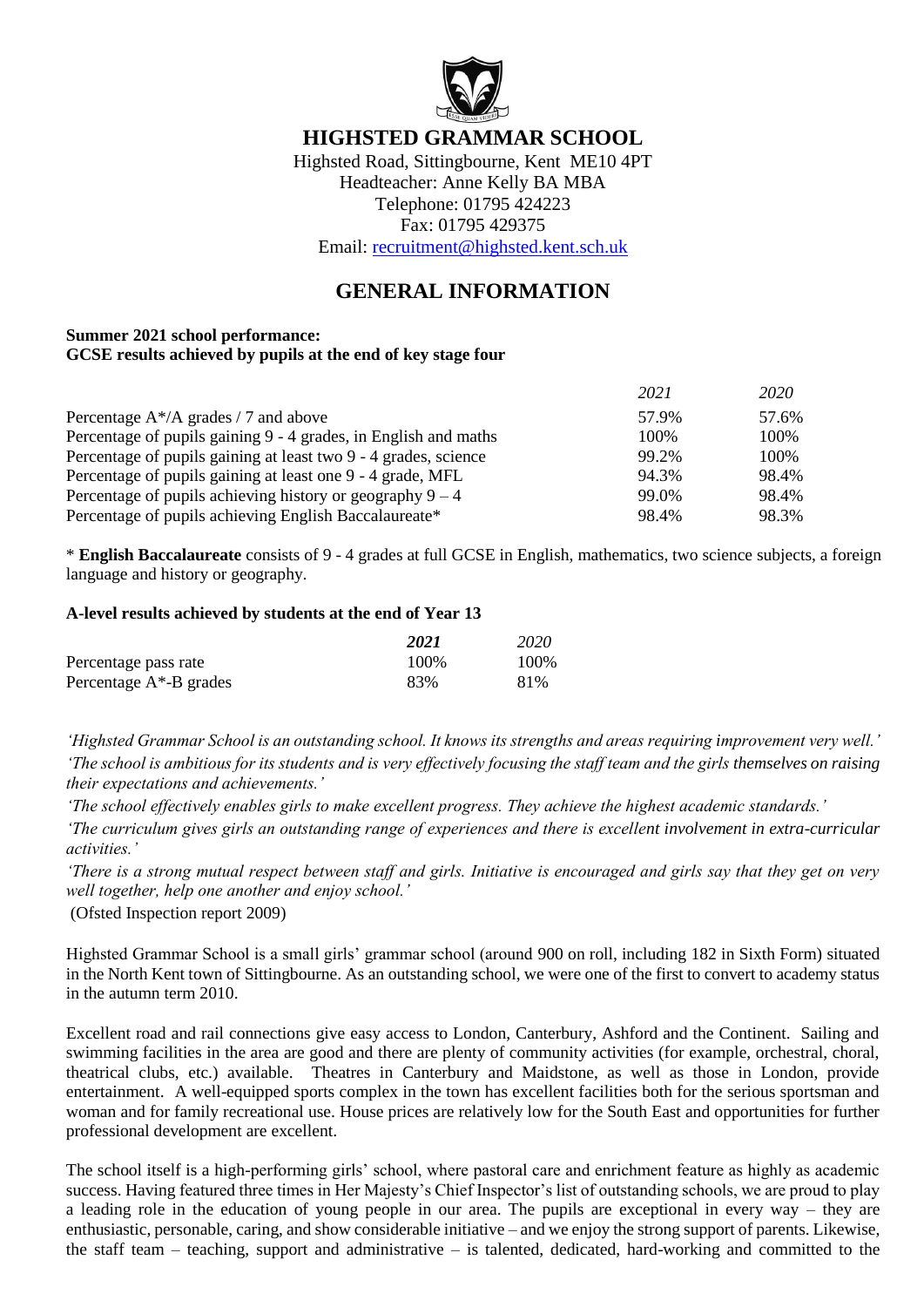continuing success of the school. The governing body represents a group of capable, multi-skilled individuals, wholly supportive of the work we do.

The main block of the school was opened in 1958 when the school moved from older premises and since then other buildings have been added, including a technology block, new laboratories and additional classrooms. Development of the site continues with an imaginative, multi-purpose teaching area – the Hi-pod; new PE and dance studio, language laboratory and media studies/photography suite.

The Learning Resource Centre was created out of the old school library and boasts a light, comfortable and airy environment with good book stock, excellent ICT facilities and a pleasant reading area. It is very popular with students and well used by all age groups. Books, newspapers and specialist magazines are catalogued alongside other media and loans are monitored through an electronic library management system. Much of the day-to-day running of the Centre is undertaken by a group of library prefects, trained and overseen by the Centre Manager.

Highsted is a school of opportunity for staff as well as pupils, winning the School Achievement Award in two out of the three years that the scheme ran. We contribute extensively to initial teacher training, with many PGCE and SCITT trainees successfully completing their programme in the school each year and in recent years, no less than six members of the leadership team have been promoted to headship posts.

Pupils are granted places at the school on the basis of success in the Kent selection tests or the Highsted Test, broadly speaking they represent the top 25% of the ability range. The economic and social characteristics of the locality are not the most affluent in Kent, so opportunities for value-added are high and the school is able to make a real impact within the community. At Sixth Form level we work in partnership with two other local schools, Borden Grammar (boys) and Fulston Manor (mixed). Through this arrangement, we focus mainly on A-level provision and are able to offer more than 34 different courses, including several applied A-level options. Highsted continues to be placed in the top 100 secondary schools (The Telegraph) based on our A-level results.

The school, formerly sponsored by Microsoft, received specialist school status through science and consequently we have implemented major changes to the ICT infrastructure to make full use of these connections. Across the school we regard this not only as a strategy to develop science further and promote the role of women in this area, but also as the opportunity to enhance provision across the whole curriculum.

Music and drama within the school are exceptional, with high quality productions taking place every term. There is a strong choral tradition in the school. Sporting activity also features highly in the work that we do, and the pupils enjoy both local and national recognition in areas as diverse as cricket, judo and life-saving. Other extra-curricular activities are wide-ranging and responsive to student need. A very strong School Council has been an established part of Highsted for more than 50 years.

The school has enjoyed a long-standing partnership with Gymnasium Fridericianum, Erlangen in Bavaria and this has led to regular exchange visits for more than 25 years. From our advantageous geographical position, we are also able to undertake day trips to Europe and each year there are study visits to France, Belgium and Italy, organised by different subject areas. For the first time in 2005, a group of Year 12 students spent three weeks in quality work experience placements in Brussels and this has now become a regular part of the summer term enrichment programme, supported by substantial grants from the EU.

From this brief description, potential candidates will realise that this grammar school offers far more than a purely academic focus. This does not come about by accident. It is entirely dependent on the determination and commitment of the whole school community, alongside effective delegation of tasks. If you have the potential to contribute to an exceptional school and would like to be part of a friendly, winning team, we would love to hear from you!

This post would suit a creative and ambitious professional who can work well as part of a team, is keen to contribute ideas and take on new initiatives and has high expectations of the students. It provides an opportunity to work with able and well-motivated students within a successful department and with friendly colleagues. Flexibility and a personal desire to broaden professional experience would be an advantage.

In line with supporting the wellbeing of all staff, all Highsted employees will receive a private health care package supported by Benenden Health Care.

Anne Kelly (March 2021)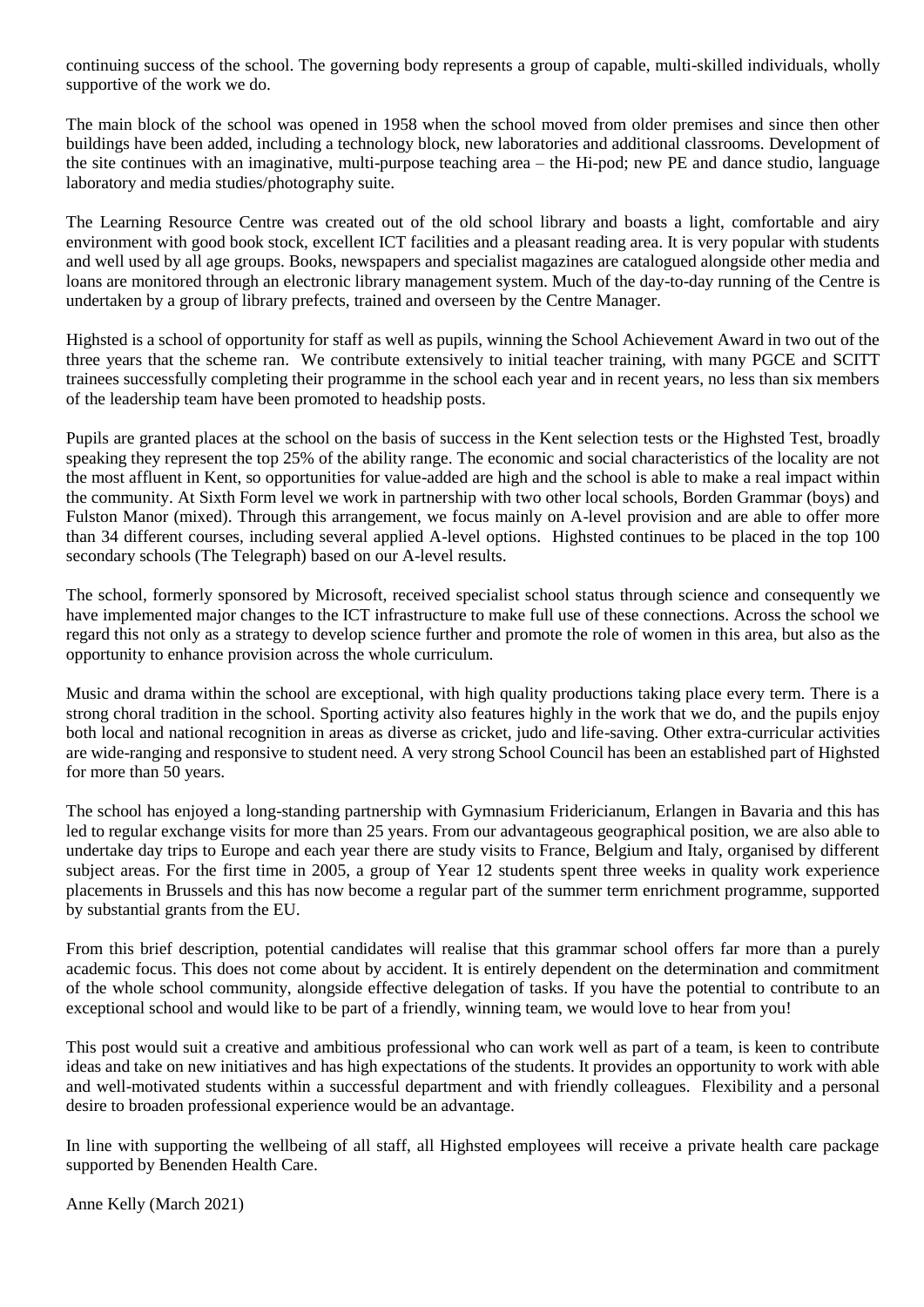#### **HIGHSTED GRAMMAR SCHOOL: JOB PROFILE** RESPONSIBILITIES FOR EDUCATIONAL SUPPORT STAFF

**Job title:** Headteacher's PA

**Reports to:** Headteacher

**Postholder's name:** 

**Date:** March 2022

**Grade:** Highsted Academy Trust Band 8

**Hours:** 37 hours a week, full time all year round (8 am start)

#### *Purpose of job*

**Job purpose:** The Headteacher's Personal Assistant is responsible for:

- Ensuring that the Headteacher is fully supported in all aspects of their work including confidential matters.
- To line-manage the school office and co-ordinate effective systems / procedures; to appraise members of support staff and admin staff as required.
- Advising on compliance with legislation and guidance, for example, DFE, data protection, Freedom of Information Act, school governance.
- Supporting and encouraging the school's ethos and its objectives, policies and procedures.

*The law requires this position to have an enhanced criminal background check. This is to protect children and vulnerable adults and to safeguard positions of trust. The position is therefore exempt from Rehabilitation of Offenders Act. If your application is taken further you will be asked to declare details of any criminal record, even convictions that are 'spent' according to the act. If you are offered the post this information will be checked against Criminal Records Bureau files. You will be provided with full information at each stage.* 

*Highsted Grammar School is committed to safeguarding and promoting the welfare of children and young people and expects all staff and volunteers to share this commitment.* 

*Please note Highsted Grammar School operates a no smoking policy.*

*Hours of work 8.00 am – 4.30 pm Monday to Thursday, 8.00 am – 4.00 pm Friday, all year round.*

### *Dimensions*

*1. Line management responsibilities:*

Administration office staff

*2. Statistical information relating to the scope of the job.*

School roll: 900

Agreed by …………………………………… Approved by ………………………….

Date ……………………………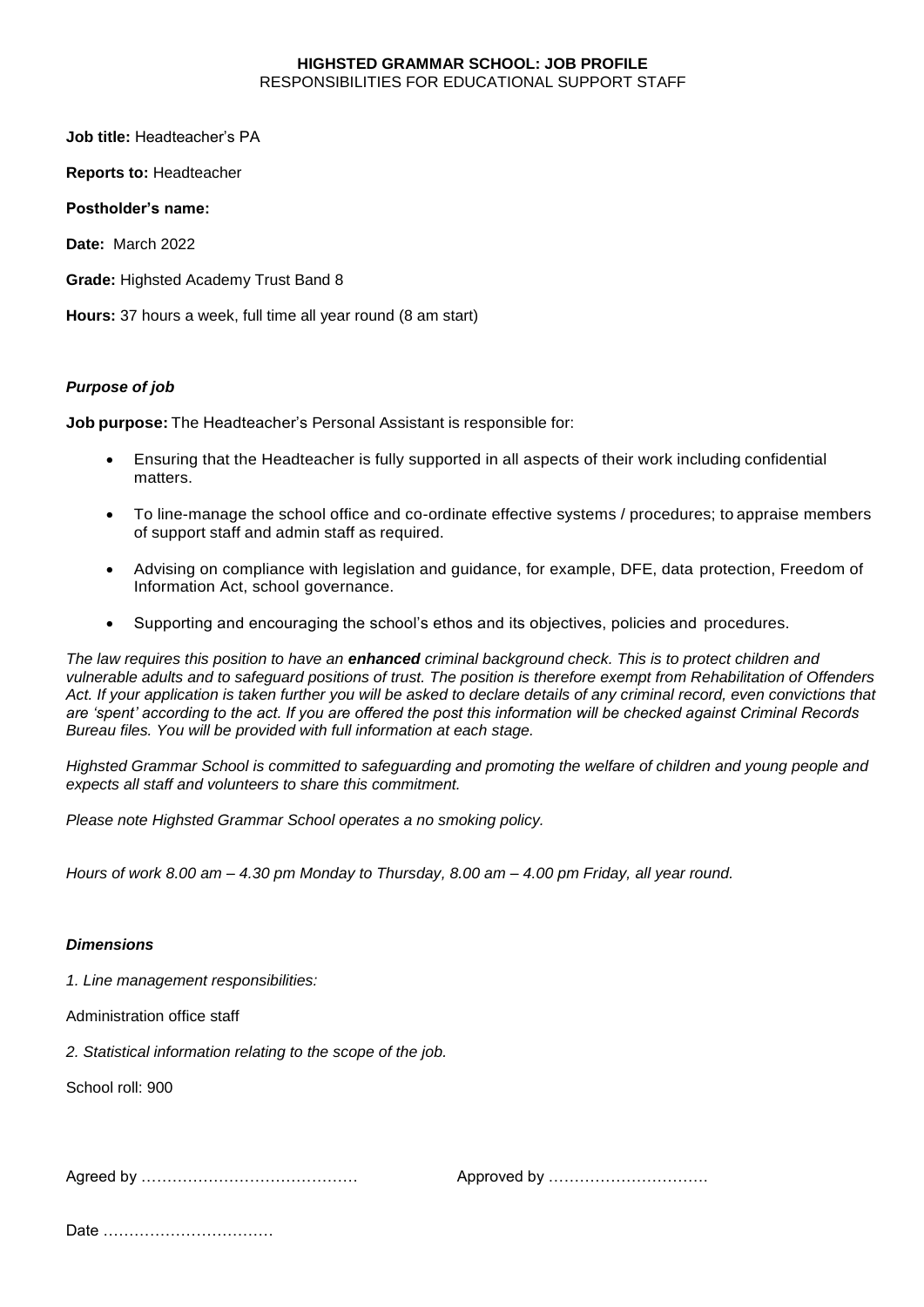#### **Duties and responsibilities**

Main duties and responsibilities are indicated below. Other duties of an appropriate level and nature may also be required, as directed by the Headteacher. Please note that the post holder may be required to work outside of normal school working hours for school activities, events, meetings and emergencies.

#### **Conditions of employment**

- The above responsibilities are subject to the general duties and responsibilities contained in the written statement of conditions of employment (the contract of employment).
- S/he is required to support and encourage the school's ethos and its objectives, policies and procedures as agreed by the governing body.
- S/he shall uphold the school's policy in respect of child protection and safeguarding matters.
- S/he shall be subject to all relevant statutory and institutional requirements.
- S/he may be required to perform any other reasonable tasks after consultation.
- This job description allocates duties and responsibilities but does not direct the particular amount of time to be spent on carrying them out and no part of it may be so construed.
- This job description is not necessarily a comprehensive definition of the post. It will be reviewed at least once a year and it may be subject to modification at any time after consultation with the post holder.
- All members of staff are required to participate in the school's appraisal scheme.
- S/he shall act with professional discretion and maintain confidentiality at all times.

#### **Job specification**

#### **Operational**

- S/he shall establish and maintain good relationships with all students, parents/carers, colleagues, suppliers, contractors and other professionals.
- S/he shall provide efficient administration and secretarial assistance to the Headteacher.
- S/he shall manage the School calendar and diary including booking appointments, acting as the 'gatekeeper', receiving visitors, providing preparatory support and making travel arrangements.
- S/he shall open, sort and distribute both the Headteacher's mail including confidential electronic mail, advising on any urgent matters.
- S/he shall organise meetings, conferences and events (internal and external) on behalf of the Headteacher, including refreshments and taking minutes as required.
- S/he shall maintain a file of all school policies, advising the Headteacher when they are due for review and/or are due to be updated due to changes in legislation/guidance.
- S/he shall maintain accurate records of senior leadership group (SLG) and staff meetings, distributing agendas, minutes and other relevant documentation as required.
- S/he shall undertake administrative duties for the SLG.
- S/he shall liaise, with the agreement of SLG, as required with governors, staff (teaching and support), students, parents/ carers on behalf of the Headteacher.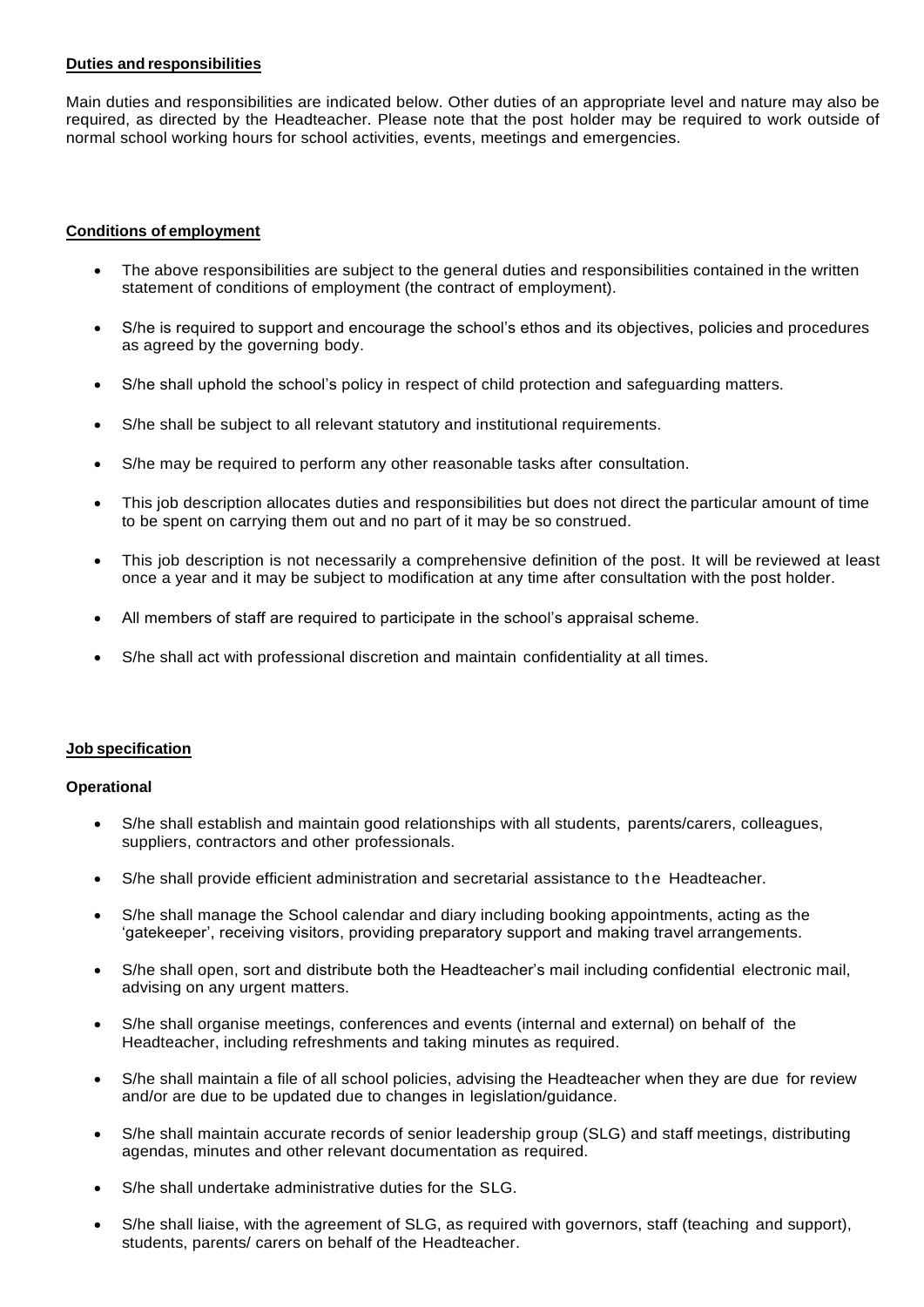- S/he shall liaise with professional bodies, outside agencies, other schools and organisations etc., and attend to queries as required by the Headteacher.
- S/he shall assist in investigations and casework, for example disciplinary, as required.
- S/he shall co-ordinate advertising and articles relating to the school in educational publications, the local and national press.
- S/he shall, on behalf of the Headteacher, liaise with outside agencies on ad hoc projects involving marketing, designing and printing school related publications.
- S/he shall oversee and be responsible for the circulation of incoming mail and outgoing post including governors' mailings, taking appropriate action as necessary.
- S/he shall act, in association with the SLG, as the point of contact in relation to any complaints received, referring matters to appropriate members of staff when required.
- S/he shall assist in the collation and preparation of statistics, management information andreports as required by the Headteacher and Senior Leadership Group, the governors, auditors, the local authority, and the DFE.
- S/he shall assist in the setting up and maintaining of archive files and historical data.
- S/he shall assist the Chief Financial Officer in the coordination and delivery of key administrative tasks/events relating to the school census and auditors.
- She/he will oversee the Admissions arrangements for the school on behalf of Highsted Academy Trust (Casual in-year admissions and the arrangements for the Highsted Test)

#### **Personnel**

- S/he will undertake responsibility for staff appointments including advertising, arranging interviews, undertaking pre-employment checks and completing the Single Central Record in addition to producing contracts.
- S/he shall oversee arrangements for the induction of all new staff as required, identifying training needs and maintain the ongoing professional development records for all staff.
- S/he shall monitor staff attendance, signing-in, punctuality, annual leave and oversee arrangements for staff reviews as necessary.
- S/he shall oversee the effective deployment of all staff within her/his areas of responsibility.

#### **Administrative**

- S/he shall ensure that all administrative duties, checks, documentation, reports and returns (internal and external) are completed accurately and submitted within required deadlines.
- S/he shall undertake responsibility for all administration relating to areas within her/ his remit.
- S/he will ensure the website is maintained, up-to-date and meets all current requirements.
- S/he shall ensure that all manual, computerised records and filing systems relating to all areas within her/his remit are maintained as required (including manual and computerised systems eg. SIMS).
- S/he shall process, input, extract and analyse information from school's database system/s.
- S/he shall ensure compliance with data protection regulations.
- S/he shall take minutes/notes in meetings, including meetings outside normal working hours as required, and circulate associated information.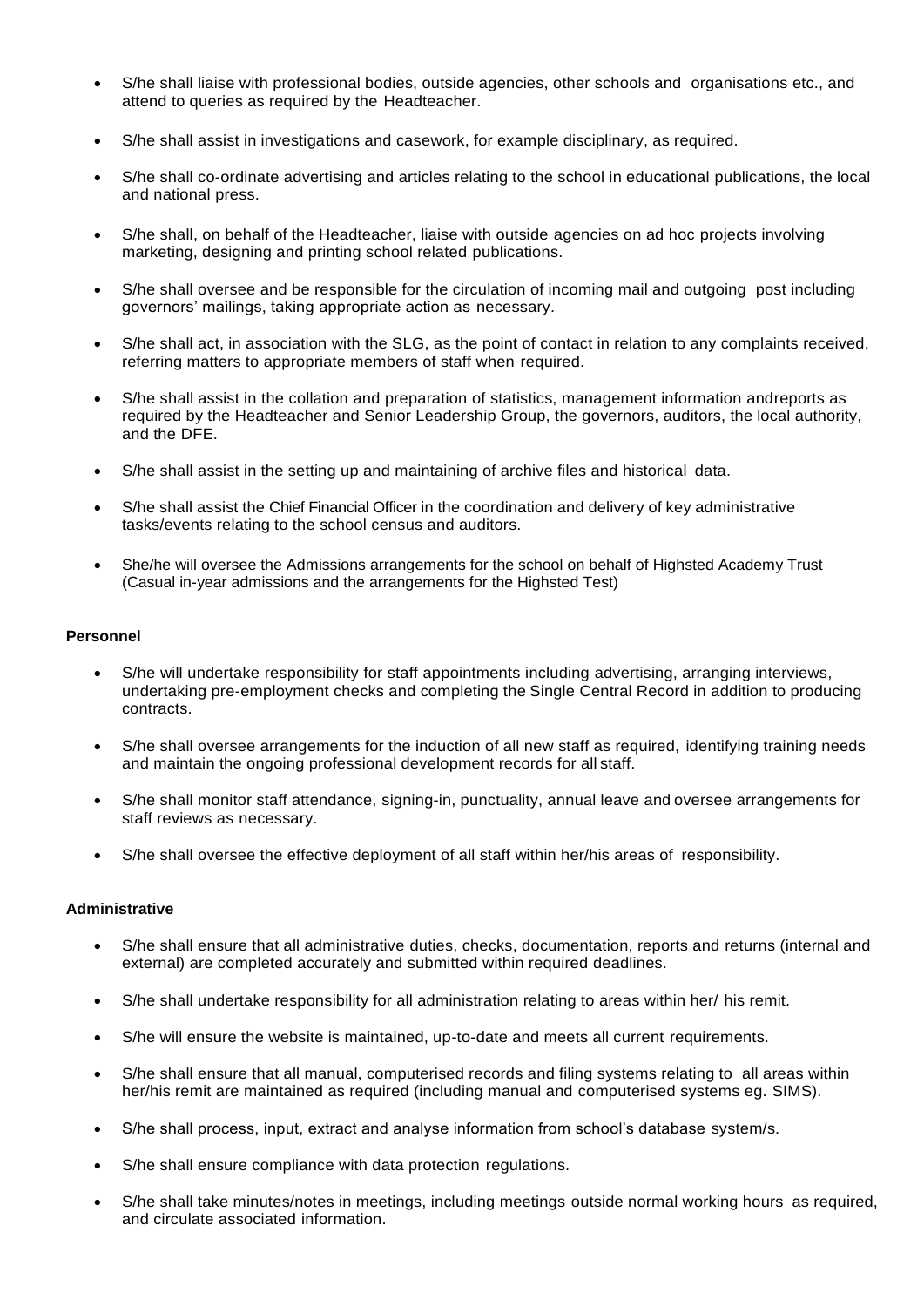- S/he shall answer incoming and internal switchboard calls, dealing with requests and enquiries and taking messages as required.
- S/he shall deal with correspondence promptly and as required.

#### **General**

- S/he shall attend school events as required.
- S/he shall participate in school emergencies as required, including co-ordinating arrangements, locating students and staff, providing contact details and completing necessary documentation.
- S/he shall arrange and provide training sessions for staff to ensure that they are aware of associated procedures and regulations; attend training sessions and meetings as required.
- S/he shall keep up to date with developments and changes in legislation and guidance, and communicate appropriate information to colleagues as appropriate.
- S/he shall support the Headteacher in advising the governing body and its committees as appropriate, in association with the Chief Financial Officer.
- S/he shall seek, consider, and act upon professional support and advice as required.
- S/he shall take care of their own and other people's health and safety.

#### **Confidentiality**

**All personal information regarding pupils, parents, employees at the school to which the Headteacher's PA may have access in the course of his/her work are to be regarded as strictly confidential in all respects even within the working environment. Disregard of confidentiality will be grounds for disciplinary procedure.**

To fulfil as an employee, legal obligations under Health and Safety requirements; namely those of personal safe practice and the promotion of Health and Safety procedures generally.

#### *Job context*

The postholder has day to day contact with staff, students, parents and members of the public, in person and by telephone and works as a Receptionist/Clerical Assistant as part of the Administration team.

#### *Organisational structure*

Headteacher

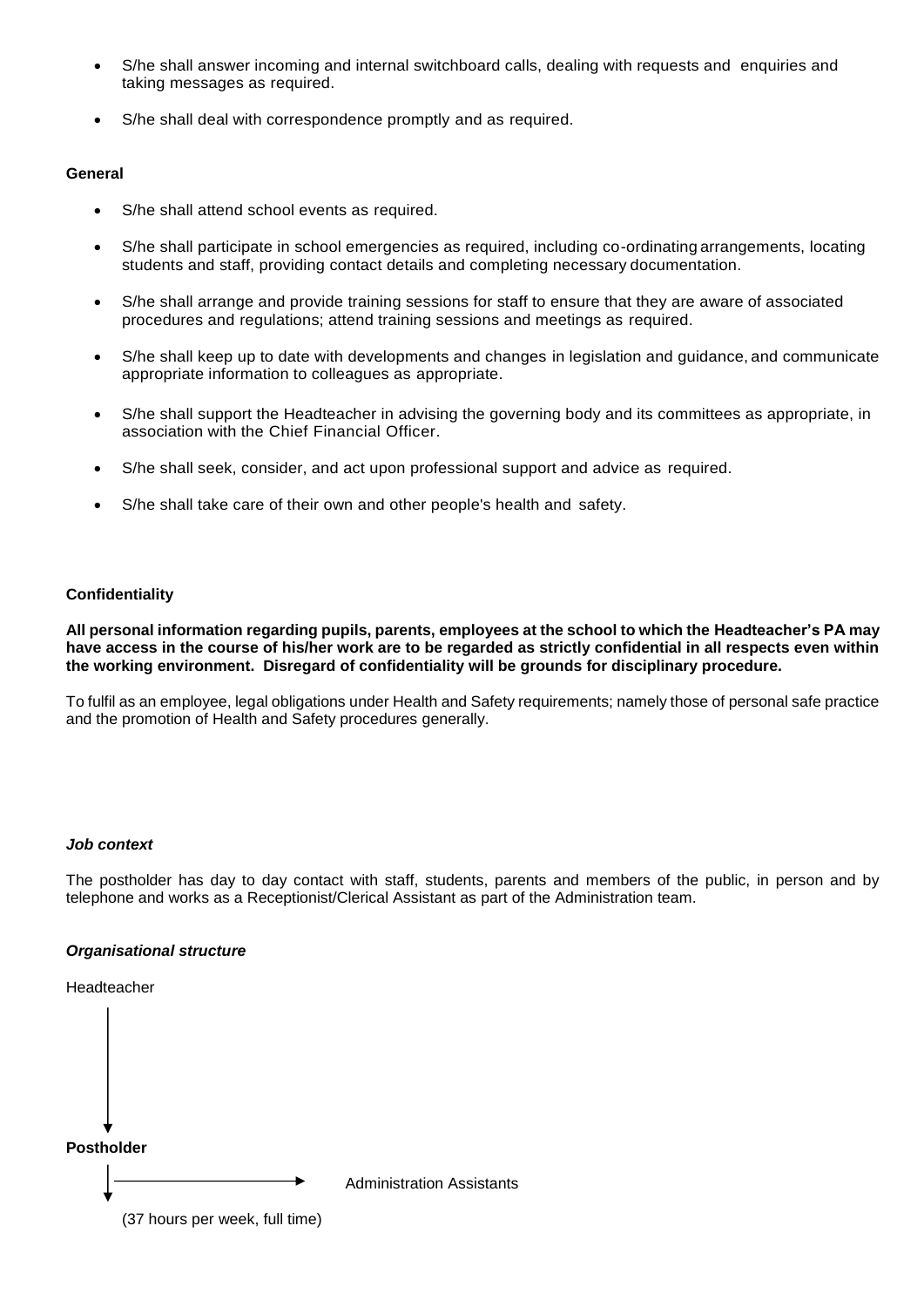# **HEADTEACHER'S PERSONAL ASSISTANT (PA)**

## **PERSON SPECIFICATION**

| <b>Essential</b>                                                                                                                                                                                                                                                                                                                                                                                                                                                                            | <b>Desirable</b>                                                                                                                                                                                                                                                                                                                                                                                                                                                                                                                              | <b>Evidence</b>                                                                                                                       |  |  |  |
|---------------------------------------------------------------------------------------------------------------------------------------------------------------------------------------------------------------------------------------------------------------------------------------------------------------------------------------------------------------------------------------------------------------------------------------------------------------------------------------------|-----------------------------------------------------------------------------------------------------------------------------------------------------------------------------------------------------------------------------------------------------------------------------------------------------------------------------------------------------------------------------------------------------------------------------------------------------------------------------------------------------------------------------------------------|---------------------------------------------------------------------------------------------------------------------------------------|--|--|--|
| <b>Qualifications and experience:</b>                                                                                                                                                                                                                                                                                                                                                                                                                                                       |                                                                                                                                                                                                                                                                                                                                                                                                                                                                                                                                               |                                                                                                                                       |  |  |  |
| Educated to at least GCSE grade<br>C standard or equivalent in<br>English and Mathematics.<br>Experience of working in a busy<br>$\bullet$<br>office/work environment.<br>Proven experience in a PA (or<br>similar) role.<br>Experience of organising<br>meetings, accurate record taking<br>and filing systems.<br>Experience in the line<br>management of staff.                                                                                                                          | Further or higher education<br>$\bullet$<br>qualification/s in relevant<br>field.<br>Experience of working in a<br>$\bullet$<br>school or similar<br>establishment in the role of a<br>PA.<br><b>Experience of staff</b><br>recruitment, selection and<br>training.<br>First aid qualification or<br>$\bullet$<br>willingness to gain one.                                                                                                                                                                                                    | Application form<br>Letter of<br>application<br>References<br><b>Interviews</b><br>Certificate/s<br>(to be available at<br>interview) |  |  |  |
| Knowledge and skills:                                                                                                                                                                                                                                                                                                                                                                                                                                                                       |                                                                                                                                                                                                                                                                                                                                                                                                                                                                                                                                               |                                                                                                                                       |  |  |  |
| Knowledge and understanding of<br>safer recruitment in schools.<br>Ability to build and form good<br>$\bullet$<br>relationships with students, staff<br>and other professionals.<br>Able to lead, develop and motivate<br>a team of staff, delegating duties<br>as required.<br>Ability to work constructively as<br>part of a team.<br>Excellent organisational, verbal<br>and written communication skills<br>appropriate to the need to<br>communicate effectively with<br>stakeholders. | Experience of safer<br>$\bullet$<br>recruitment requirements in<br>schools.<br>Working knowledge of<br>$\bullet$<br>relevantpolicies, procedures,<br>codes of practice, and<br>awareness of relevant<br>legislation such as school<br>governance, Freedom of<br><b>Information Act. School</b><br><b>Admissions and other DFE</b><br>related policies and<br>procedures.<br>Working knowledge of SIMS<br>$\bullet$<br>software package.<br>Working knowledge of<br>$\bullet$<br>websitemanagement or<br>willingness to undertake<br>training. | Application form<br>Letter of<br>application<br>References<br>Interviews                                                              |  |  |  |
| Good standard of numeracy and<br>literacy skills.                                                                                                                                                                                                                                                                                                                                                                                                                                           |                                                                                                                                                                                                                                                                                                                                                                                                                                                                                                                                               |                                                                                                                                       |  |  |  |